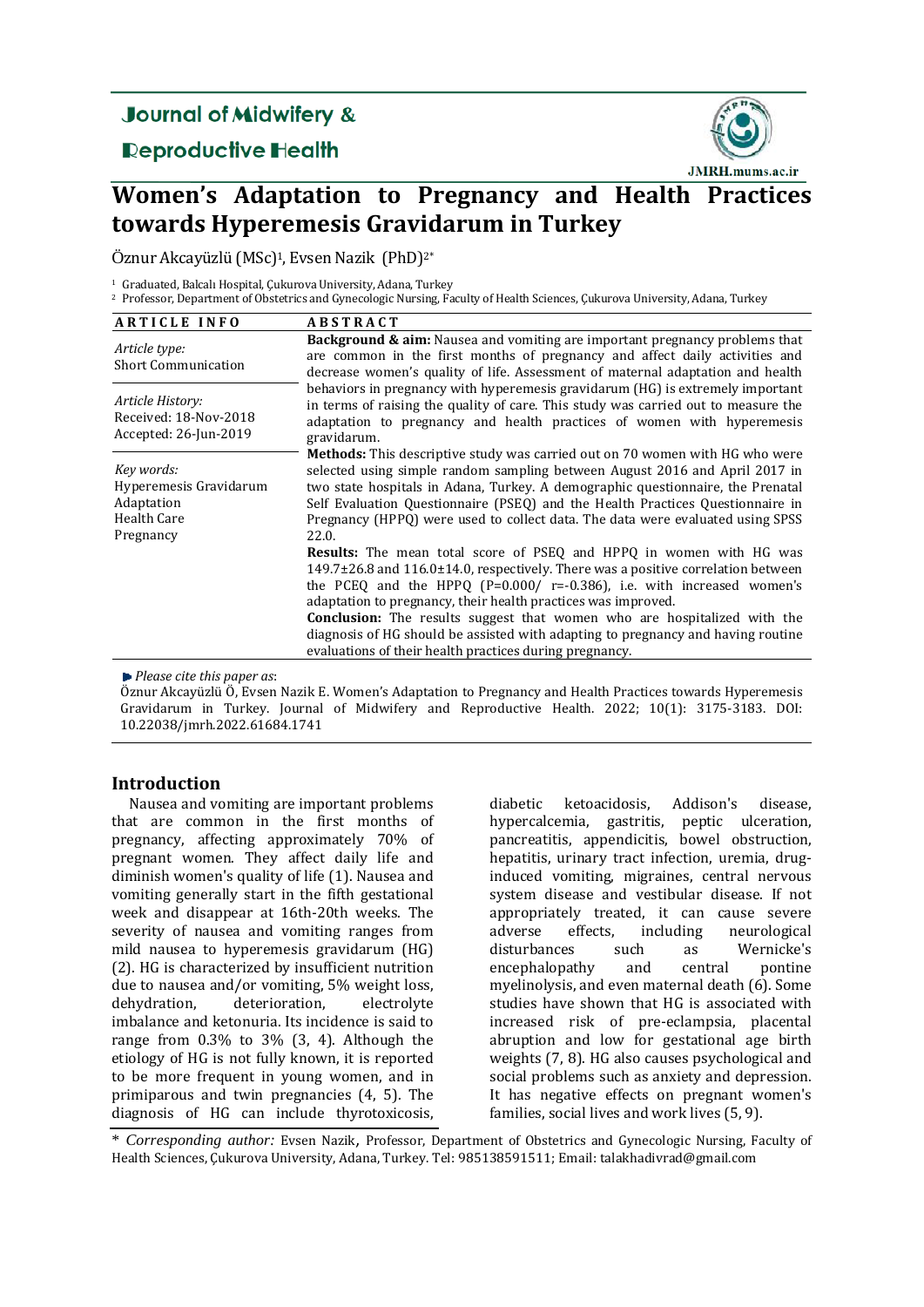Pregnancy is a time when physiological, psychological and social adjustment is important. Adaptation is defined as the sequence of methods or processes that individuals use to deal with the changes they encounter and to maintain a satisfactory balance (10). Changes in pregnancy can negatively affect women's physical and mental health, and make adjustment to pregnancy difficult. Nausea and vomiting are important problems in pregnancy adjustment for women who do not know how to stop or manage them. They cause disappointment, hopelessness, weakness and anxiety, making it difficult to adjust to pregnancy and motherhood. Studies in the literature have shown that nausea or vomiting affects adjustment to pregnancy negatively (11-16). Studies have shown that adjustment to pregnancy is at a good level in healthy pregnancies and low in risky pregnancies such as HG. 

Healthy pregnancies are only possible if women adapt to pregnancy and engage in proper health practices. Women who adapt to pregnancy are fitter to protect and develop fetal health. In order to maintain a healthy pregnancy and to protect the health of the fetus, it is necessary to engage in proper health practices  $(17, 18)$ . Considering HG's effects on pregnancy, it is important to determine the adjustment to pregnancy of women who have it (19, 20). Nurses and midwives play important roles in health care services during pregnancy, childbirth and the postnatal period. Assessing women's adaptation to pregnancy and health practices towards HG is extremely important for raising the quality of care. The aim of this study was to measure the adaptation to pregnancy and health practices of women with HG.

### **Materials and Methods**

This descriptive study investigates women's adaptation to pregnancy and health practices in pregnancies with HG. It was conducted from August 2016 to April 2017 in the obstetric services of a university and two state hospitals in the city of Adana, Turkey. The pregnant women diagnosed as HG by a physician and pregnant women hospitalized due to HG between August 2016 and April 2017 were included in the study. The simple random sampling was used to select participants. A total of 70 women with HG who met the inclusion criteria and agreed to participate were included in the study.

The inclusion criteria were being  $18-35$  years old, being in the first or second pregnancy trimester, having a single fetus, having a HG diagnosis, having no pregnancy complications other than HG and no chronic disease, no psychiatric problems, no communication difficulties, and knowing and speaking in Turkish. 

The exclusion criteria were the following: being in the third trimester and being diagnosed with a different disease during hospitalization.

Power analysis was done to determine the sample size. The relationship between the prenatal self-assessment scale and the gestational healthcare scale was negative, r=-0.4, and  $\alpha$ =0.05 and power=0.90. The sample size was assumed to be  $61$ , assuming homogeneous distributions of the scales. The study was conducted with 70 women with HG, foreseeing the possibility of participants leaving the research or failing to fill out the questionnaires. 

A demographic questionnaire, the Health Practices in Pregnancy Questionnaire (HPPQ) and the Prenatal Self Evaluation Ouestionnaire (PSEQ) were used to collect data.

The demographic questionnaire had 15 questions about socio-demographic characteristics (age, education, employment status, economic status, family type, etc.) and obstetric characteristics (number of pregnancies, number of living children, current gestational week, etc.).

The Prenatal Self Evaluation Ouestionnaire (PSEQ) was developed by Lederman in 1979 to evaluate the adaptation to pregnancy of prenatal women. Its Turkish validity and reliability study was conducted by Beydağ and Mete in 2008 (10). It is a 4-point Likert-type scale with  $79$ items in 7 sub-dimensions: acceptance of pregnancy, acceptance of maternity, relationship with own mother, relationship with husband, preparedness for birth, fear of childbirth, and concern for well-being of self and baby. Each sub-dimension has 10 to 15 items. Its items are reversely scored as follows: 1: does not describe, 2: describes a little, 3: describes partially and 4: describes accurately. The lowest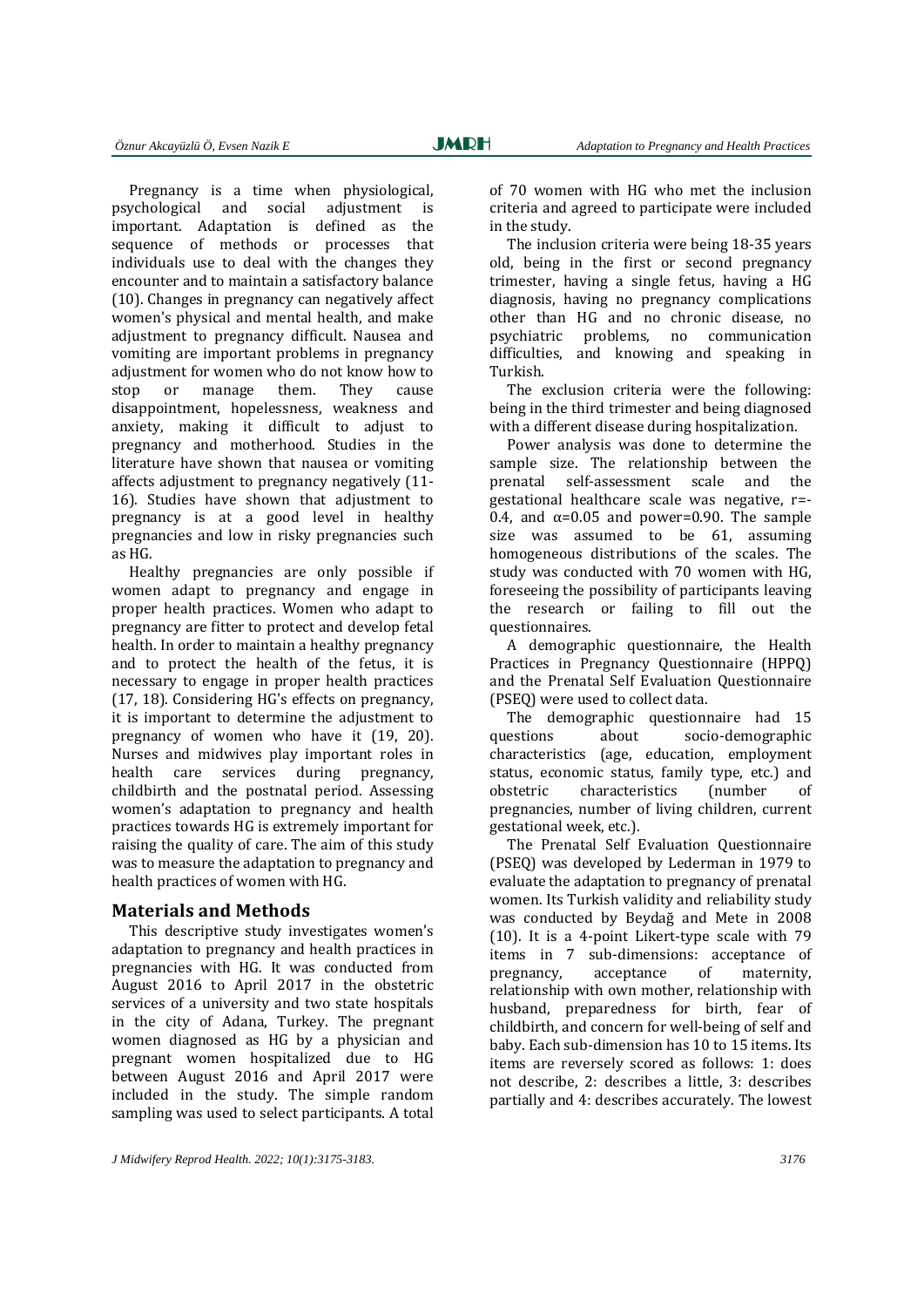Ī

possible score is 79, and the highest is 316. Low scores indicate good adaptation to pregnancy. The Cronbach's alpha value was 0.81 in the scale's reliability study, and it was 0.90 in this study. 

The Health Practices in Pregnancy Questionnaire (HPPQ) was developed by Lindgreen in 2005. Its validity and reliability was determined by Er in 2006 (21). It has a total of 33 items. Items 1 to 16 are scored as follows: never=1, rarely=2, occasionally=3, often=4, and always=5. Items 17 to 33 have other appropriate responses and are also scored from 1 to 5. The sum of all item scores is the total score. The lowest possible score is 33, and the highest is 165. High scores indicate good health practices. In the scale's reliability study, the Cronbach's alpha value was 0.74. In this study, it was 0.78. 

The data were collected from August 2016 to April 2017 in face-to-face interviews. The interviews lasted 20-30 minutes depending on the frequency of complaints of nausea and vomiting. 

The data were evaluated using SPSS 22.0. Means and standard deviations, medians, minima, maxima, frequencies and ratios were used to evaluate the data. The distribution of the variables was measured using the Kolmogorov-Smirnov test. ANOVA (Tukey test), the independent samples t-test, the Kruskal-Wallis test and the Mann-Whitney U test were used to analyze the independent quantitative data. Spearman's correlation analysis was utilized for correlations, and Cronbach's alpha value was used to determine the internal consistency of the scales. P values of  $\leq 0.05$  were considered statistically significant. It should be noted, we did a pilot study. We sent it to statistics. Power analysis was done based on our own study findings.

This study was approved by the board of ethics within the Faculty of Medicine at Çukurova University (IRB 2016‐65/1). The women's verbal and written consent was obtained. The participants were informed about the purpose of the study, and the researchers ensured them that their information would be

used solely for scientific purposes, be kept confidential and not be shared with others.

### **Results**

The socio-demographic characteristics of the women with HG are shown in Table 1.

Of them,  $35.7\%$  were  $26-30$  years old,  $31.4\%$ were university graduates, and 74.3% were not employed. It was determined that 92.9% of their spouses were employed, and 35.7% of their spouses were university graduates. Of the women, 82.9% had nuclear families, 77.1% had social security, and 44.3% had been married for less than 2 years.

There were no statistically significant differences in the women's age, education levels, employment status, spouse's education level, spouse's employment status, family type, presence of social security, the longest residence, duration of marriage of the pregnant with HG and total PSEO score  $(p>0.05)$ . There were statistically significant differences in the income status of the pregnant with HG and total PSEQ score  $(p<0.05)$  (Table 1).

There were statistically significant differences in the women's education levels

 $(p<0.001)$ , employment status  $(p<0.001)$ , spouse's education level ( $p$ <0.01), family type ( $p$ <0.05), income status ( $p$ <0.001), having social security  $(p<0.05)$  and total HPPQ scores. (Table 1). 

The obstetric characteristics of the women with HG are shown in Table 2. Of the women with HG, 57.1% were 9 or more weeks pregnant, and 52.9% had had 2 or more pregnancies. Of them,  $77.1\%$  had pregnancy intervals of less than 2 years, and  $51.4\%$  had a living child. Moreover, 92.9% had no history of abortion, and 65.7% had planned pregnancies. 

There were statistically significant differences in the women's only planned pregnancy and total PSEQ scores (p<0.05). Additionally, there were statistically significant differences in the women's gestational weeks ( $p$ <0.05), statuses of having a living child ( $p$ <0.05), planned pregnancy ( $p$ <0.05) and total HPPQ scores. (Table 2).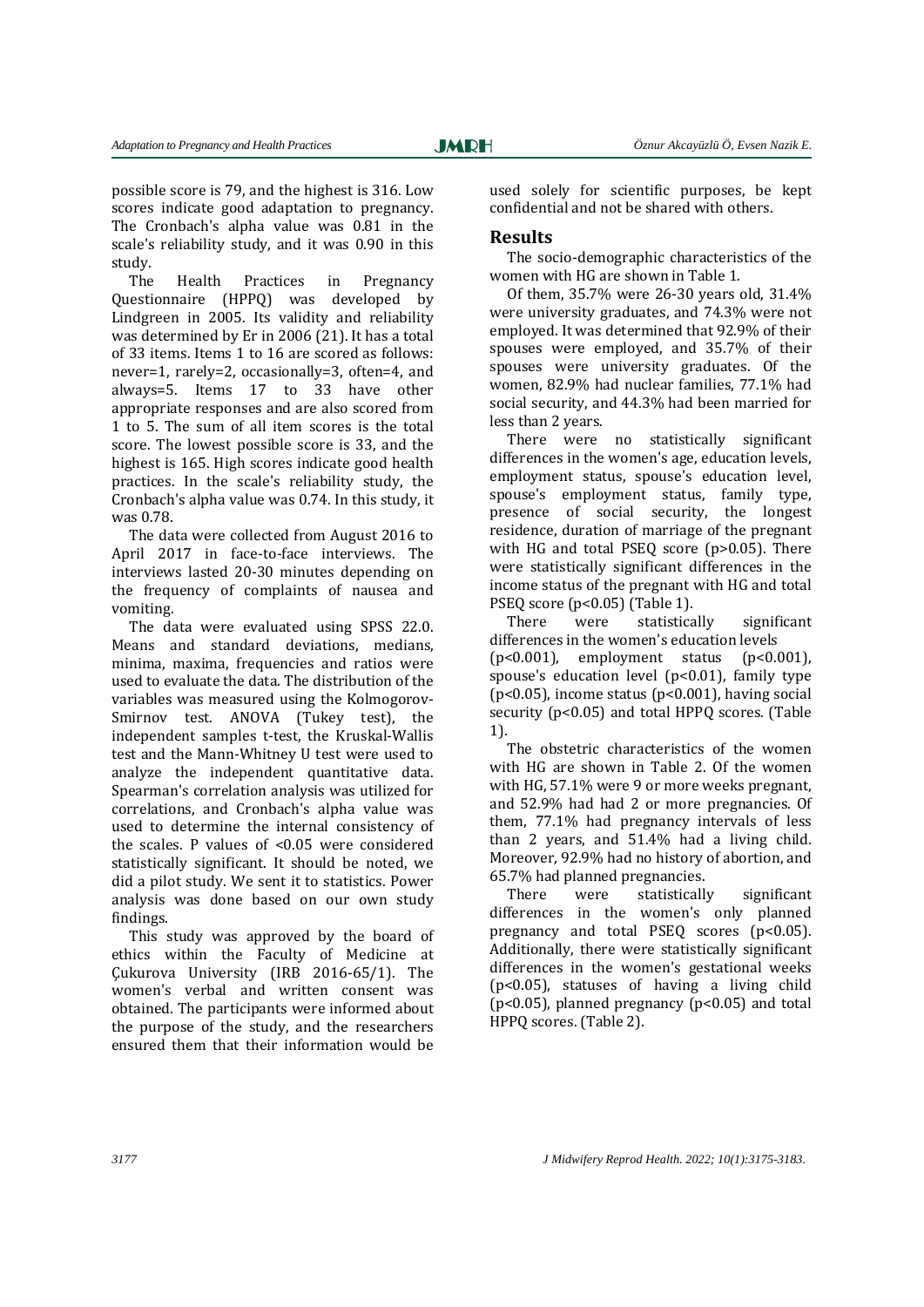**JMRH** 

Table 1. Comparison of the average PSEQ and HPPQ scores according to the socio-demographic characteristics of the women with  $HG$ 

| Socio-demographic<br>characteristics                                                                           | N(%)                                         | <b>PSEO</b><br><b>Mean±SD</b>                              | <b>Test and</b><br>P values | <b>HPPQ</b><br><b>Mean±SD</b>                                   | <b>Test and</b><br>P value  |
|----------------------------------------------------------------------------------------------------------------|----------------------------------------------|------------------------------------------------------------|-----------------------------|-----------------------------------------------------------------|-----------------------------|
| Age<br>$<$ 20<br>21-25<br>26-30<br>31-35                                                                       | 7(10.0)<br>21(30.0)<br>25(35.7)<br>17(24.3)  | $160.6 \pm 36.2$<br>139.0±27.2<br>155.4±20.8<br>149.9±27.7 | $KW=5.545$<br>$p = 0.116$   | $111.3 \pm 7.4$<br>115.6±11.8<br>$113.4 \pm 14.2$<br>122.2±17.1 | $F = 1.689$<br>$P = 0.178$  |
| <b>Level of Education</b><br>Primary school<br>Secondary school<br>High school<br>University                   | 19(27.1)<br>18(25.7)<br>11(15.7)<br>22(31.4) | 158.7±22.9<br>154.4±29.1<br>$151.1 \pm 16.6$<br>137.2±28.8 | KW=6.684<br>$P=0.083$       | 107.8±11.7<br>114.8±8.8<br>$109.3 \pm 12.8$<br>127.4±13.1       | $F = 11.327$<br>$P = 0.001$ |
| Employment<br>Employed<br>Unemployed                                                                           | 18(25.7)<br>52(74.3)                         | 143.5±27.2<br>151.8±26.5                                   | $MW-U=-1.042$<br>$P=0.298$  | 126.0±17.4<br>112.5±10.9                                        | $t = 3.837$<br>$P=0.001$    |
| <b>Education Level of</b><br><b>Spouse</b><br>Primary school<br>Secondary school<br>High school<br>University  | 21(30.0)<br>8(11.4)<br>16(22.9)<br>25(35.7)  | 151.8±24.6<br>$161.3 \pm 18.4$<br>147.8±20.4<br>145.4±33.5 | KW=2,940<br>$P = 0.512$     | 109.3v9.2<br>109.6±16.5<br>$117.2 \pm 11.6$<br>122.9±15.2       | $F = 4.862$<br>$P=0.004$    |
| of<br>Employment<br><b>Spouse</b><br>Employed<br>Unemployed                                                    | 65(92.9)<br>5(7.1)                           | 148.9±27.4<br>159.6±15.2                                   | $MW-U=-1,584$<br>$P=0.393$  | 115.9±13.6<br>$117.4 \pm 21.2$                                  | $t = -0,230$<br>$P=0.819$   |
| <b>Family Structure</b><br>Nuclear Family<br><b>Extended Family</b>                                            | 58(82.9)<br>12(17.1)                         | 147.1±27.5<br>161.8±19.3                                   | $MW-U=-1,878$<br>$P=0.083$  | $117.6 \pm 14.4$<br>$108.5 \pm 9.8$                             | $t = 2.080$<br>$P = 0.041$  |
| <b>Level of Income</b><br>Income <expenditure<br>Income=expenditure<br/>Income&gt;expenditure</expenditure<br> | 17(24.3)<br>47(67.1)<br>6(8.6)               | 153.9±27.1<br>151.6±25.8<br>$122.3 \pm 20.4$               | KW=8.358<br>$P=0.011$       | 108.4±9.8<br>115.8±12.8<br>138.8±9.4                            | $F = 14.476$<br>$P = 0.000$ |
| <b>Social Security</b><br>Yes<br>N <sub>0</sub>                                                                | 54(77.1)<br>16(22.9)                         | 146.8±27.2<br>159.4±23.6                                   | $MW-U=-1,847$<br>$P=0.096$  | 118.1±14.4<br>$109.0 \pm 10.1$                                  | $t = 2.342$<br>$P=0.022$    |
| Residence<br>Village<br>Town<br>City                                                                           | 6(8.6)<br>18(25.7)<br>46(65.7)               | $162.7 \pm 22.2$<br>150.8±24.3<br>147.5±28.1               | $KW=1.574$<br>$P = 0.455$   | 108.8±7.8<br>$113.1 \pm 12.5$<br>118.1±14.9                     | $F = 1.692$<br>$P = 0.195$  |
| <b>Length of Marriage</b><br>Less than 2 years<br>3-4 years<br>5 year or more                                  | 31(44.3)<br>13(18.6)<br>26(37.1)             | 153.4±25.5<br>140.9±30.1<br>149.6±26.6                     | KW=1.095<br>$P = 0.578$     | 117.0±15.0<br>$116.2 \pm 13.8$<br>114.7±13.4                    | $F = 0.200$<br>$P = 0.819$  |

*J Midwifery Reprod Health. 2022; 10(1):3175-3183. 3178*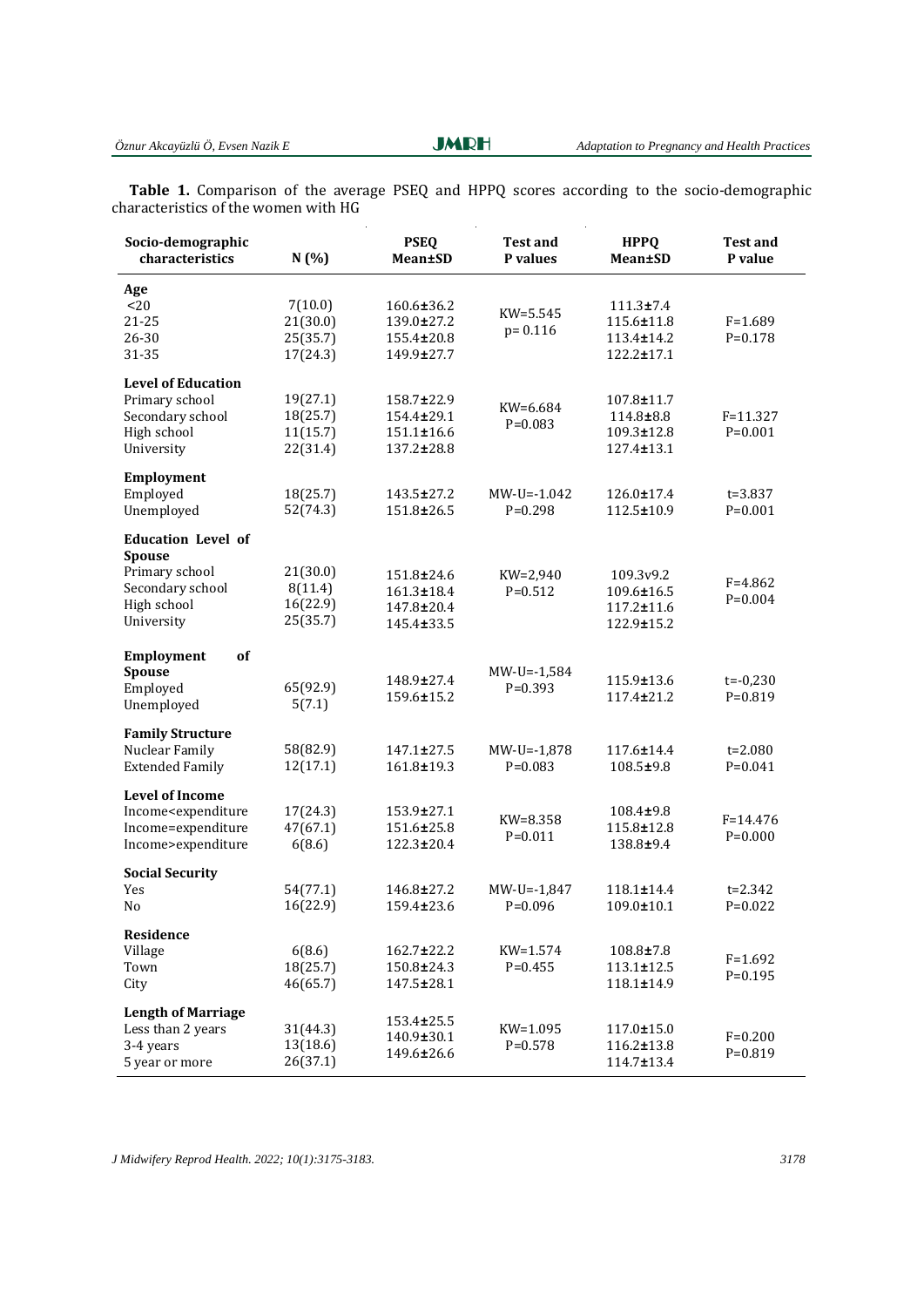**JMRH** 

Ī

**Table 2.** Comparison of the average PSEQ and HPPQ scores according to the obstetric characteristics of the women with HG

| <b>Obstetric</b><br>characteristics | N(%)     | <b>PSEQ</b><br>Mean±SD | <b>Test and</b><br>P values | <b>HPPO</b><br><b>Mean±SD</b> | <b>Test and</b><br>P values |
|-------------------------------------|----------|------------------------|-----------------------------|-------------------------------|-----------------------------|
| <b>Gestational week</b>             |          |                        |                             |                               |                             |
| <8 weeks                            | 30(42.9) | $150.7 \pm 31.8$       | $MW-U=-0516$                | $111.4 + 9.8$                 | $t = -2.477$                |
| $\geq$ 9 weeks                      | 40(57.1) | 148.9±22.6             | $P=0.606$                   | $119.5 \pm 15.8$              | $P=0.010$                   |
| <b>Number of pregnancies</b>        |          |                        |                             |                               |                             |
| $\mathbf{1}$                        | 33(47.1) | 145.7±25.1             | $MW-IJ = -0.959$            | 119.3±14.9                    | $t = 1.892$                 |
| 2 or more                           | 37(52.9) | $153.2 \pm 28.1$       | $P=0.337$                   | $113.1 \pm 12.7$              | $P=0.063$                   |
| Interval between pregnancies        |          |                        |                             |                               |                             |
| Less than 2 years                   | 54(77.1) | 150.6±25.6             | $MW-U = -0.189$             | $116.7 \pm 14.6$              | $t=0.747$                   |
| More than 2 years                   | 16(22.9) | 146.5±31.0             | $P = 0.850$                 | $113.7 \pm 12.1$              | $P=0.457$                   |
| Having a living child               |          |                        |                             |                               |                             |
| Yes                                 | 36(51.4) | 153.7±29.2             | $MW-IJ = -1.087$            | $112.3 \pm 13.0$              | $t = 2.185$                 |
| N <sub>0</sub>                      | 34(48.6) | 145.9±24.0             | $P=0.277$                   | 119.5±14.3                    | $P=0.032$                   |
| <b>History of abortion</b>          |          |                        |                             |                               |                             |
| Yes                                 | 5(7.1)   | $164.2 \pm 17.6$       | $MW-IJ = -1.426$            | $106.4 + 9.9$                 | $t = 1.604$                 |
| N <sub>0</sub>                      | 65(92.9) | 148.5±27.1             | $P = 0.154$                 | $116.7 \pm 14.1$              | $P=0.113$                   |
| <b>Planned pregnancy</b>            |          |                        |                             |                               |                             |
| Yes                                 | 46(65.7) | 142.6±24.7             | $MW-U = -2.574$             | 119.0±14.9                    | $t = 2.582$                 |
| N <sub>0</sub>                      | 24(34.3) | $163.1 \pm 25.0$       | $P=0.010$                   | $110.3 \pm 10.3$              | $P=0.014$                   |

The lowest and highest possible PSEQ scores, and the women's mean scores on the PSEO and its subscales are shown in Table 3.

Their mean score on the concern about their health and their child's health subscale was  $22.20\pm5.0$ . Their mean score on the acceptance of pregnancy subscale was  $26.00\pm7.8$ , and their mean score on the acceptance of maternity role subscale was  $25.80\pm60$ . Their mean score on the

preparedness for birth subscale was  $20.00\pm4.8$ , and their mean score on the childbirth fear subscale score was 22.00±5.2. Their mean score on the relationship with their mother subscale score was  $15.60\pm 5.5$ , and their mean score on the relationship with their spouse subscale was  $18.10\pm5.8$ . Their mean total score on the PSEQ was 149.7±26.8.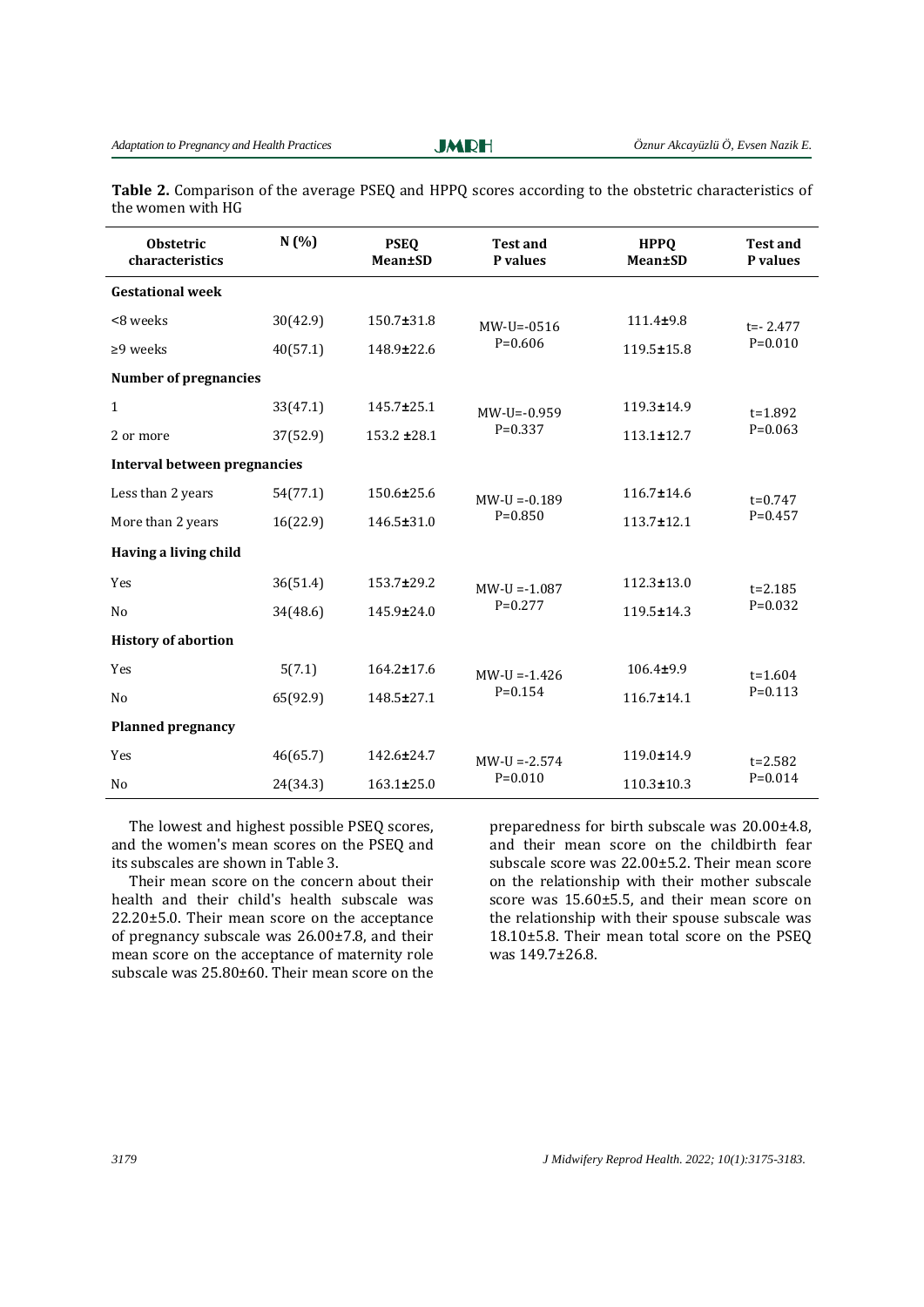**JMRH** 

| Table 3. The PSEQ and subscales scores of the women with HG |  |  |
|-------------------------------------------------------------|--|--|
|-------------------------------------------------------------|--|--|

| <b>PSOE</b> subscales                                  | <b>Number</b><br>of<br><b>Ouestion</b> | <b>Lowest and Highest</b><br><b>Possible Scores</b> | The Women's<br>Lowest and<br><b>Highest Scores</b> | Median | Mean±SD           |
|--------------------------------------------------------|----------------------------------------|-----------------------------------------------------|----------------------------------------------------|--------|-------------------|
| Concern about their health and<br>their child's health | 10                                     | $10 - 40$                                           | 11-35                                              | 23     | $22.20 \pm 5.0$   |
| Acceptance of pregnancy                                | 14                                     | 14-56                                               | 14-54                                              | 25     | $26.00 \pm 7.8$   |
| Acceptance of maternity                                | 15                                     | $15 - 60$                                           | 16-49                                              | 25     | $25.80\pm 60$     |
| Preparedness for birth                                 | 10                                     | $10 - 40$                                           | $10 - 31$                                          | 20     | $20.00 \pm 4.8$   |
| Fear of childbirth                                     | 10                                     | $10-40$                                             | $10 - 32$                                          | 22     | $22.00 \pm 5.2$   |
| Relationship with own mother                           | 10                                     | $10 - 40$                                           | $10 - 34$                                          | 14     | $15.60 \pm 5.5$   |
| Relationship with husband                              | 10                                     | $10 - 40$                                           | $10 - 35$                                          | 18     | $18.10 \pm 5.8$   |
| Total                                                  | 79                                     | 79-316                                              | 88-235                                             | 151    | $149.70 \pm 26.8$ |

The lowest and highest possible scores and the women's mean total score on the HPPQ are

shown in Table 4. Their mean HPPQ score was 116.0±14.0. 

| <b>HPPO</b> | Number of<br><b>Questions</b> | Lowest and<br><b>Highest Possible</b><br><b>Scores</b> | The Women's<br>Lowest and<br><b>Highest Scores</b> | Median | Mean±SD          | Cronbach's<br>Alpha |
|-------------|-------------------------------|--------------------------------------------------------|----------------------------------------------------|--------|------------------|---------------------|
| <b>HPPO</b> | 33                            | 33-165                                                 | 88-148                                             | 114    | $116.0 \pm 14.0$ | 0.781               |

There were statistically significant positive correlations between the PSEQ (r=- $0.386/p<0.01$ ) and its subscales (acceptance of pregnancy  $[r=.0.255/p<0.05]$ , acceptance of

maternity  $[r=.0.344/p<0.01]$ , relationship with mother  $[r=0.270/p<0.05]$  and relationship with spouse  $[r=.0.458/p<0.001])$  with the HPPQ  $(Table 5)$ .

Table 5. The correlations between the PSEQ and its subscales with the HPPQ

| <b>PSOE</b> subscales                               |          | <b>HPPO</b> |
|-----------------------------------------------------|----------|-------------|
|                                                     | r        | p           |
| Concern about their health and their child's health | $-0.016$ | 0.897       |
| Acceptance of pregnancy                             | $-0.255$ | 0.033       |
| Acceptance of maternity                             | $-0.344$ | 0.004       |
| Preparedness for birth                              | $-0.211$ | 0.080       |
| Fear of childbirth                                  | $-0.127$ | 0.296       |
| Relationship with own mother                        | $-0.270$ | 0.020       |
| Relationship with husband                           | $-0.458$ | 0.001       |
| Total                                               | $-0.386$ | 0.001       |

*J Midwifery Reprod Health. 2022; 10(1):3175-3183. 3180*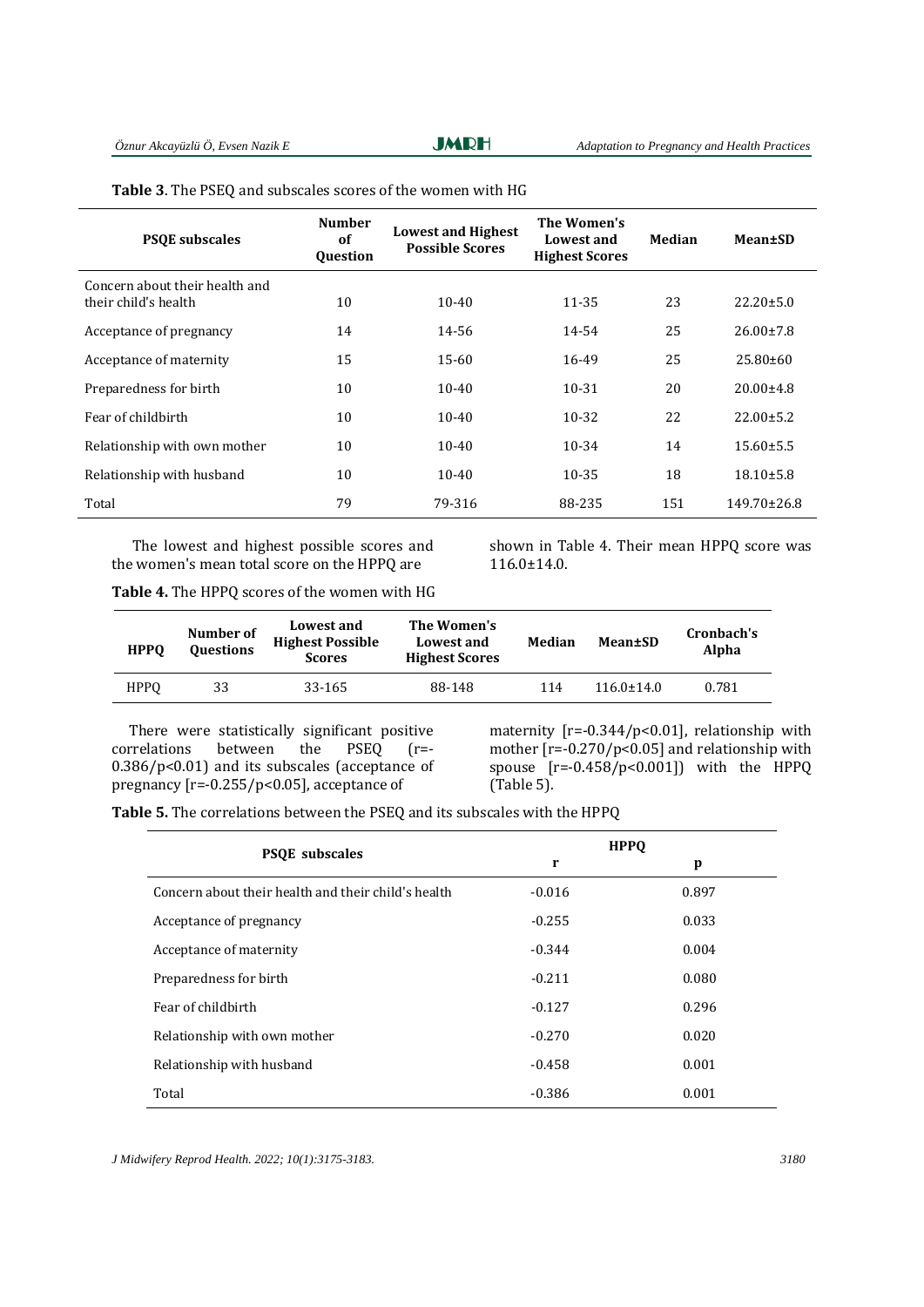#### **Discussion**

This study's findings concerning the effects of the adaptation to pregnancy and health practices of women with HG are discussed here along with the relevant literature. Low PSEQ scores indicate good adaptation to pregnancy. In this study, the women's mean total PSEQ score indicates that their adaptation to pregnancy was at a moderate level. Findings of this study are similar to those of Demirbas and Kadıoğlu, Evrenol Öcal and Hadımlı (19, 22, 23). However, study by Bulut, the scale score average is higher (20). The differences in the results of the study may be due to differences in socio-cultural characteristics. 

In this study, the women's mean concern for well-being of self and baby subscale score was similar to the results of studies by Demirbaş and Kadıoğlu (22), Paşalak (24), Evrenol Öçal (19) and Hadimli (23). This mean score suggests that the women were worried about their health and their babies' health. This may be due to both having a risky pregnancy diagnosis and being hospitalized. 

In the prenatal period, the expectant mother having difficulty in adopting the role of motherhood has a longer period of acceptance of pregnancy and may have a negative attitude towards pregnancy and the baby due to the physical problems she experiences. In the study, it was found that acceptance of pregnancy and maternity by the pregnant women with HG diagnoses was low. These results are similar to the results of study by Türkmen (25). Studies have shown that as vomiting increases, acceptance of pregnancy decreases (16, 26). In this study, the women's mean score for acceptance of pregnancy was moderate. This result may be due to the intense nausea and vomiting caused by HG.

In our study, the women's mean preparedness for birth subscale score, and their mean fear of childbirth subscale score were similar to the results of Demirbas and Kadıoğlu (22). Pregnant women experience fear of childbirth due to labor pains, possible harm to themselves or their babies, and loss of control. The women's preparedness for birth and fear of childbirth subscale mean scores were moderate. This may be because their pregnancies were in

the first trimester and most of them had experienced labor before.

The women's mean score for relationship with their mothers, and their mean score for relationship with their spouses were moderate. These scores are similar to the results of Demirbaş and Kadıoğlu (22). Good marital relationships are an important factor in adaptation to pregnancy, and good motherdaughter relationships can provide a solid foundation for maternity, and reduce fear and anxiety about childbirth.

In this study, it was found that the women's health practices were good. This study's result is similar to those of other studies  $(21, 27, 28)$ . This study found that as women's adaptation to pregnancy increased, their health practices improved. Healthy pregnancies are made possible by adaptation to pregnancy. Women who are adapted to pregnancy are better at protecting and improving fetal health. In order to maintain healthy pregnancies and protect the health of fetuses, all aspects of prenatal care should be known well, and proper health practices should be done. Health practices during pregnancy are activities that affect the pregnancy and its outcomes, including the health of the mother, the fetus and the newborn. HG is a complication of pregnancy that cannot be controlled and may cause stress. It is very important to determine the adaptation to pregnancy of women with HG and their health practices during pregnancy to improve the quality of care.

HG negatively affects both maternal and fetal health. Recent studies have shown an association between HG and placental dysfunction disorders, especially in the second trimester  $(6)$ . Other studies have shown that HG is associated with increased risk of preeclampsia, placental abruption and low for gestational age birth weights  $(7, 8)$ . Although HG is a complex disease that has many negative effects, it is often neglected by healthcare personnel (29, 30). Midwives and doctors have many responsibilities for healthy pregnancies. They should know all the aspects of pregnancy care and implement them correctly. The task of the healthcare personnel is to ensure that pregnant women have healthy prenatal, postpartum and postnatal periods, adapt to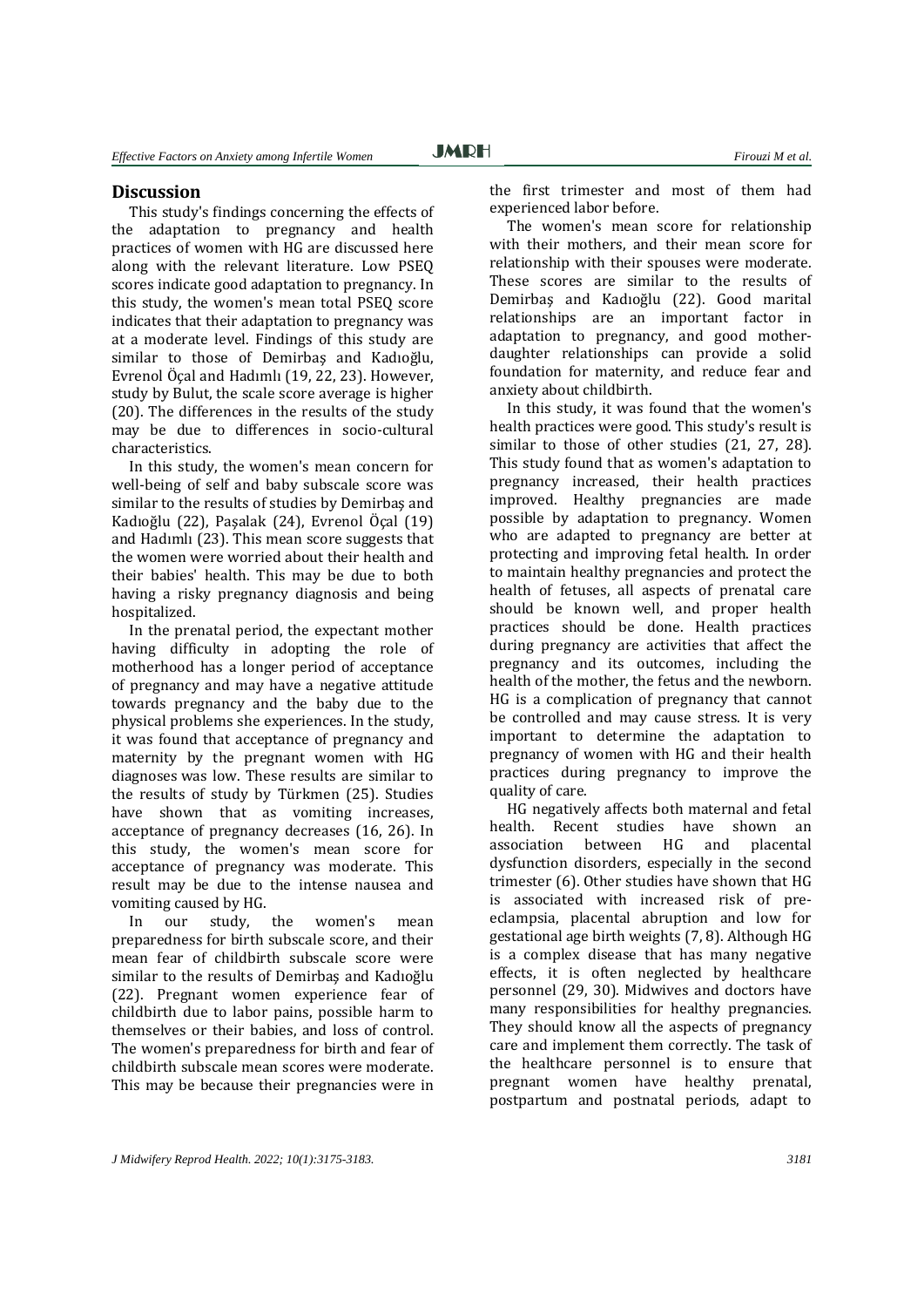pregnancy and prepare for safe parenting. It is very important to understand the physical and psychological problems experienced by patients admitted to the hospital due to HG, to prevent complications and to improve the quality of care. The care providers of women with HG need to be aware of their needs and suggest lifestyle changes that will ensure their comfort.

The lack of studies that evaluate both the health practices and the adaptation to pregnancy of women with HG using scales constitutes the strong aspect of this study. However, its lack of a control group and inability to report the pregnancy results of the women with HG are important limitations. It is suggested that the pregnancy outcomes of women with HG and good adaptation to pregnancy should be determined. Also, future studies should examine the factors that affect the adaptation to pregnancy and health practices of women with HG with larger samples. 

#### **Conclusion**

This study found that the health practices of the women with HG were good, but their adaptation to pregnancy was at moderate level. It was found that the health practices of the women with HG are improved as their adaptation to pregnancy increased. These results suggest that women who are hospitalized with the diagnosis of HG should be assisted with adapting to pregnancy and have routine evaluations of their health practices during pregnancy.

#### **Acknowledgements**

The authors are grateful to all the women who participated in this study.

#### **Conflicts of interest**

Authors declared no conflicts of interest.

#### **References**

- 1. Fejzo MS, Trovik J, Grooten IJ, Sridharan K, Roseboom TJ, Vikanes Å, Painter RC, Mullin PM. Nausea and vomiting of pregnancy and hyperemesis gravidarum. Nature Reviews Disease Primers. 2019; 5(1): 62.
- 2. Shtomo M, Cohen R, Berkovitch M, Koren G. The approach to nausea and vomiting in pregnancy. Harefuah. 2015; 154 (11): 720-741.
- 3. London V, Grube S, Sherer DM, Abulafia O. Hyperemesis gravidarum: a review of recent

*J Midwifery Reprod Health. 2022; 10(1):3175-3183. 3182* 

literature. Pharmacology. 2017; 100(3-4): 161-171. 

- 4. Fiaschi L, Nelson-Piercy C, Deb S, King R, Tata LJ. Clinical management of nausea and vomiting in pregnancy and hyperemesis gravidarum across primary and secondary care: a population-based study. An International Journal of Obstetrics & Gynaecology. 2019; 126(10): 1201-1211.
- 5. Boelig RC, Barton SJ, Saccone G, Kelly AJ, Edwards SJ, Berghella V. interventions for treating hyperemesis gravidarum: A cochrane systematic review and meta-analysis. Journal of Maternal-Fetal and Neonatal Medicine. 2017; (11): 1-14. 6. Wegrzyniak LJ, Repke JT, Ural SH. Treatment of hyperemesis gravidarum. Reviews in Obstetrics and Gynecology. 2012; 5(2): 78-84.
- 7. Wood A. Second trimester hyperemesis gravidarum is associated with increased risk of preterm preeclampsia, placental abruption and small for gestational age birth. Evidence-Based Nursing. 2014; 17(3): 74.
- 8. Bolin M, Åkerud H, Cnattingius S, Stephansson O, Wikström AK. Hyperemesis gravidarum and 0, Wikström AK. Hyperemesis risks of placental dysfunction disorders: a population-based cohort study. An International Journal of Obstetrics & Gynaecology. 2013: 120(5): 541-547.
- 9. Fejzo MS. Measures Of Depression and Anxietylin Women With Hyperemesis Gravidarum Are Flawed. Evidence-Based Nursing. 2017; 20(3): 78-79.
- 10. Beydağ KD, Mete S. Validity and reliability study of the prenatal self-evaluation questionnaire. Journal of Anatolia Nursing and Health Sciences. 2008; 11: 16‐24.
- 11. Chou FH, Avant KC, Kuo SH, Fetzer SJ. Relationships Between Nausea and Vomiting, Perceived Stres, Social Support, Pregnancy Planning and Psychosocial Adaptation In A Sample Of Mothers: A Questionnaire Survey. International Journal of Nursing Studies. 2008, 45(8): 1185‐1191.
- 12. Timur S. Kızılırma A. Frequency of nauseavomiting in early pregnancy and determination of the related factors. TAF Preventive Medicine Bulletin. 2011; 10(3): 281-286.
- 13. Maltepe C. Surviving morning sickness successfully from patient's perception to rational management. J ournal of Population Therapeutics and Clinical Pharmacology. 2014; 21(3): 23-26.
- 14. Mendoza E, Amsler FA. Randomized crossover trial on the effect of compression stockings on nausea and vomiting in early pregnancy. International Journal of Women's Health. 2017; 22(9): 89–99.
- 15. Ogawa K, Jwa SC, Kobayashid M, Morisaki N, Sago H, Fujiwara T. Validation of a food